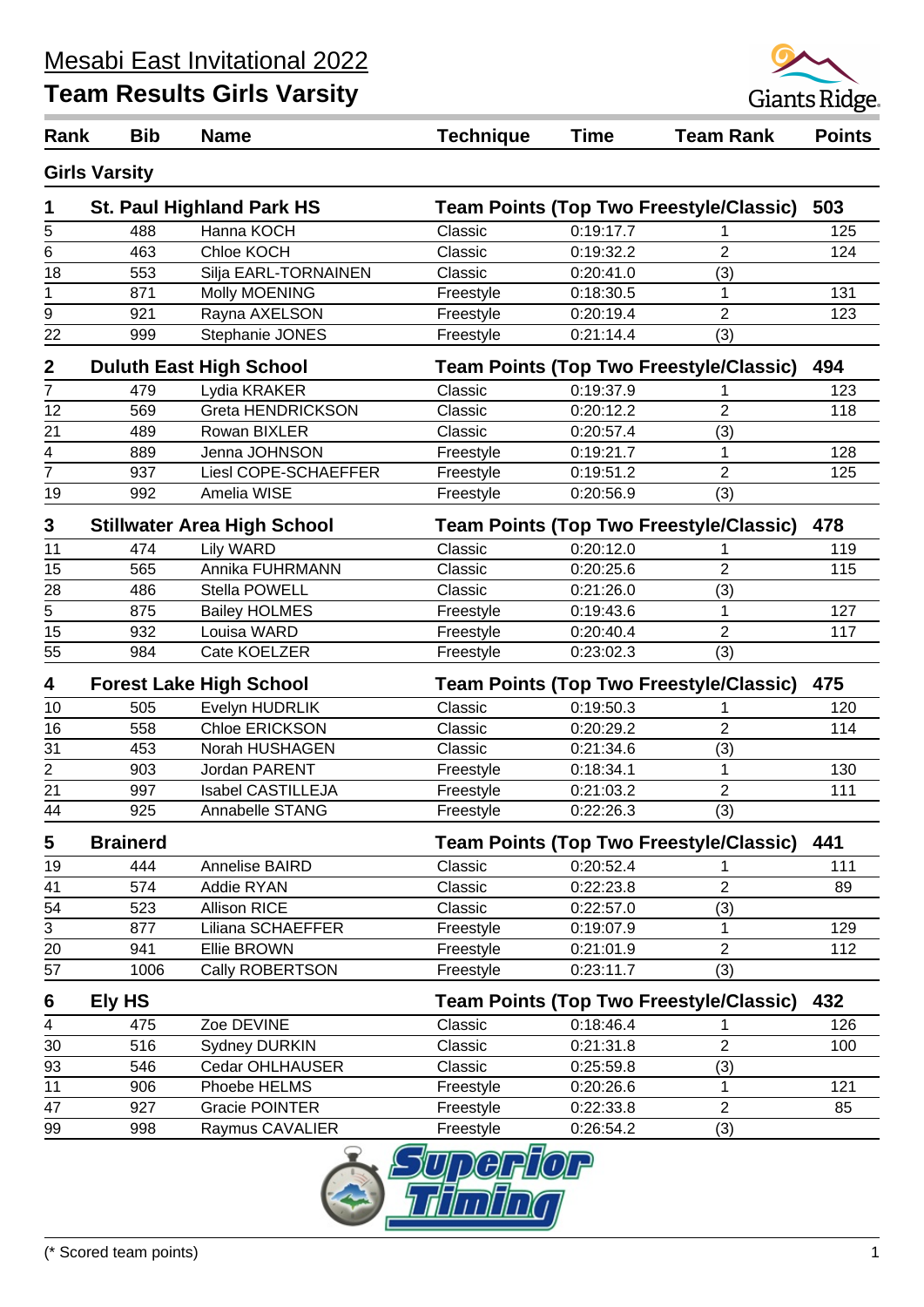

| Rank           | <b>Bib</b>                 | <b>Name</b>                            | <b>Technique</b>                               | <b>Time</b>            | <b>Team Rank</b>                               | <b>Points</b> |
|----------------|----------------------------|----------------------------------------|------------------------------------------------|------------------------|------------------------------------------------|---------------|
| 7              |                            | <b>St. Louis Park High School</b>      |                                                |                        | <b>Team Points (Top Two Freestyle/Classic)</b> | 426           |
| 9              | 464                        | Victoria SCHMELZLE                     | Classic                                        | 0:19:46.0              |                                                | 121           |
| 47             | 567                        | Ayelel MEYEN                           | Classic                                        | 0:22:32.5              | 2                                              | 83            |
| 8              | 872                        | Hanna WILSEY                           | Freestyle                                      | 0:19:59.2              | 1                                              | 124           |
| 34             | 914                        | <b>Jersey MILLER</b>                   | Freestyle                                      | 0:21:58.2              | 2                                              | 98            |
| 8              |                            | <b>Washburn High School</b>            |                                                |                        | <b>Team Points (Top Two Freestyle/Classic)</b> | 422           |
| 17             | 480                        | Elaina GRIFFITHS                       | Classic                                        | 0:20:39.8              |                                                | 113           |
| 29             | 511                        | Zoe WAGNER                             | Classic                                        | 0:21:26.8              | $\overline{2}$                                 | 101           |
| 50             | 537                        | Flynn LEUGERS                          | Classic                                        | 0:22:39.0              | (3)                                            |               |
| 10             | 908                        | Johanna PERRY                          | Freestyle                                      | 0:20:22.2              | 1                                              | 122           |
| 46             | 964                        | Poppy LOWENTHAL WALSH                  | Freestyle                                      | 0:22:32.7              | $\overline{2}$                                 | 86            |
| 51             | 916                        | Nora BARTLETT                          | Freestyle                                      | 0:22:48.5              | (3)                                            |               |
| 9              | <b>Elk River/Zimmerman</b> |                                        |                                                |                        | <b>Team Points (Top Two Freestyle/Classic)</b> | 408           |
| $\overline{2}$ | 469                        | Hailee ZIMPEL                          | Classic                                        | 0:18:20.5              |                                                | 128           |
| 25             | 499                        | <b>Claire SWANSON</b>                  | Classic                                        | 0:21:12.6              | $\overline{2}$                                 | 105           |
| 73             | 531                        | Lauren SWANSON                         | Classic                                        | 0:24:08.9              | (3)                                            |               |
| 39             | 958                        | Selah BINSFELD                         | Freestyle                                      | 0:22:21.0              | 1                                              | 93            |
| 50             | 968                        | Peyton OPSAHL                          | Freestyle                                      | 0:22:37.6              | $\overline{2}$                                 | 82            |
| 56             | 878                        | <b>Emily BAKER</b>                     | Freestyle                                      | 0:23:03.8              | (3)                                            |               |
| 10             |                            | <b>Bemidji High School</b>             | <b>Team Points (Top Two Freestyle/Classic)</b> |                        |                                                | 406           |
| 33             | 576                        | Mia HOFFMANN                           | Classic                                        | 0:21:42.9              |                                                | 97            |
| 34             | 451                        | Regan DEWITT                           | Classic                                        | 0:21:50.5              | $\overline{2}$                                 | 96            |
| 51             | 482                        | Anna RENN                              | Classic                                        | 0:22:46.4              | (3)                                            |               |
| 25             | 900                        | Mary Beth MATHEWS                      | Freestyle                                      | 0:21:31.3              | 1                                              | 107           |
| 26             | 942                        | Ella SIMULA                            | Freestyle                                      | 0:21:33.9              | $\overline{2}$                                 | 106           |
| 61             | 963                        | Kate MARTIN                            | Freestyle                                      | 0:23:18.6              | (3)                                            |               |
| 11             | Wayzata HS                 |                                        | <b>Team Points (Top Two Freestyle/Classic)</b> |                        |                                                | 395           |
| 8              | 459                        | Audrey PARHAM                          | Classic                                        | $0:19:44.\overline{7}$ |                                                | 122           |
| 35             | 491                        | Emma FREED                             | Classic                                        | 0:21:53.9              | 2                                              | 95            |
| 40             | 547                        | Madeline JAMES                         | Classic                                        | 0:22:15.8              | (3)                                            |               |
| 33             | 870                        | Diane MEYER                            | Freestyle                                      | 0:21:48.1              | 1                                              | 99            |
| 53             | 1004                       | <b>Grace WERMERSKIRCHEN</b>            | Freestyle                                      | 0:22:56.7              | $\overline{2}$                                 | 79            |
| 60             | 928                        | Marie MEYER                            | Freestyle                                      | 0:23:16.2              | (3)                                            |               |
| 12             |                            | <b>Grand Rapids HS Nordic Ski Team</b> |                                                |                        | <b>Team Points (Top Two Freestyle/Classic)</b> | 389           |
| 14             | 446                        | Sanny GANGI                            | Classic                                        | 0:20:23.9              |                                                | 116           |
| 46             | 496                        | Ada JACKSON                            | Classic                                        | 0:22:30.8              | $\overline{2}$                                 | 84            |
| 104            | 539                        | <b>Emily TIMM</b>                      | Classic                                        | 0:26:54.3              | (3)                                            |               |
| 17             | 907                        | Ella KARKELA                           | Freestyle                                      | 0:20:42.8              | 1                                              | 115           |
| 58             | 945                        | Lainie JACKSON                         | Freestyle                                      | 0:23:13.9              | $\overline{2}$                                 | 74            |
| 63             | 994                        | Chloe PETERSON                         | Freestyle                                      | 0:23:30.8              | (3)                                            |               |
| 13             | <b>Mora High School</b>    |                                        |                                                |                        | <b>Team Points (Top Two Freestyle/Classic)</b> | 380           |
| 27             | 472                        | <b>Tayah ANDERSON</b>                  | Classic                                        | 0:21:21.3              | 1                                              | 103           |
| 39             | 509                        | <b>Lily ERICKSON</b>                   | Classic                                        | 0:22:08.5              | $\overline{2}$                                 | 91            |
|                |                            | $\bigcirc$                             | о.                                             |                        |                                                |               |

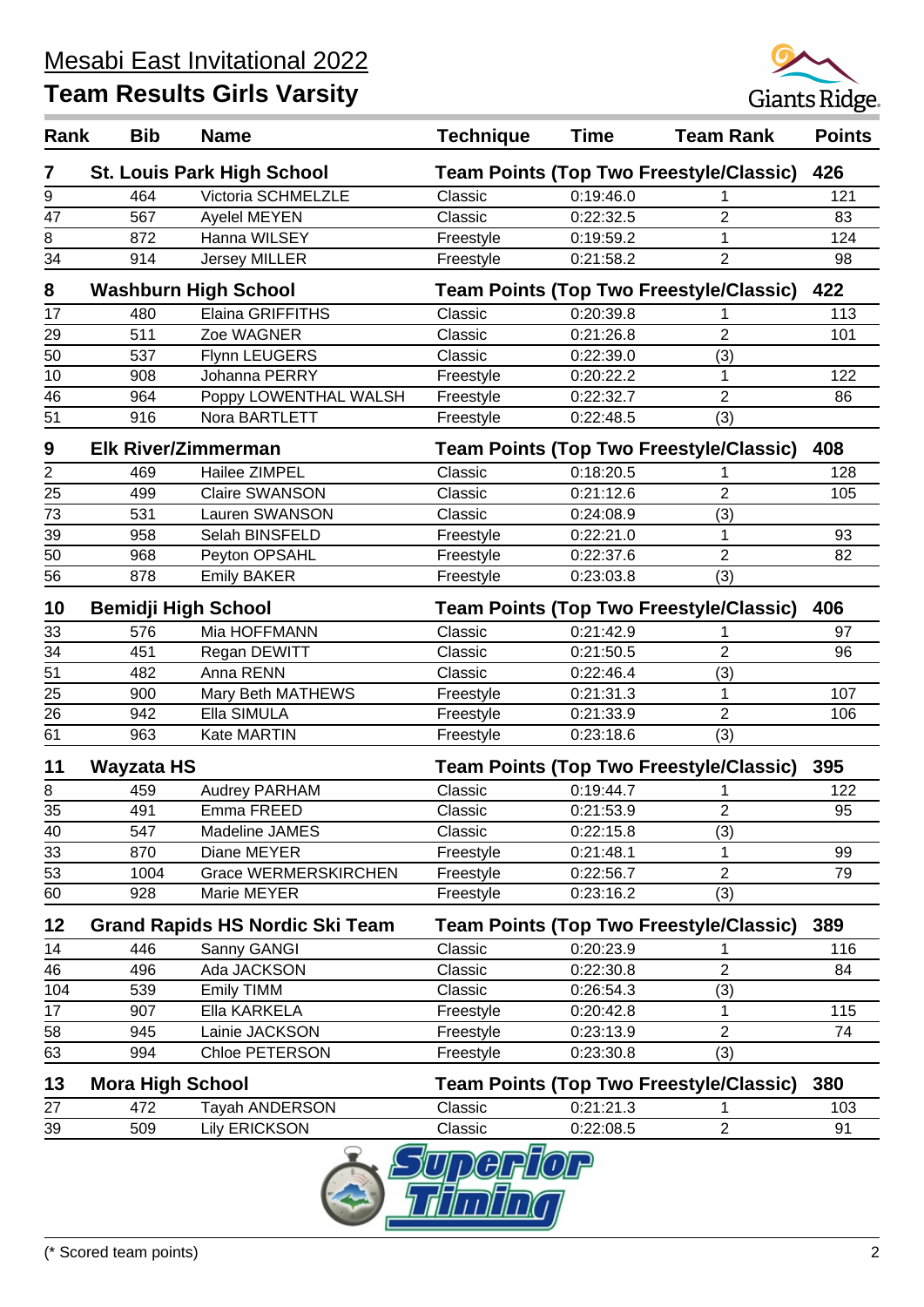#### Mesabi East Invitational 2022



| Rank | <b>Bib</b>              | <b>Name</b>                     | <b>Technique</b> | <b>Time</b> | <b>Team Rank</b>                               | <b>Points</b> |
|------|-------------------------|---------------------------------|------------------|-------------|------------------------------------------------|---------------|
| 66   | 559                     | Anneliese MOE                   | Classic          | 0:23:39.3   | (3)                                            |               |
| 30   | 911                     | Nora KERR                       | Freestyle        | 0:21:45.6   | 1                                              | 102           |
| 48   | 934                     | Mattea VANHALE                  | Freestyle        | 0:22:34.2   | $\overline{2}$                                 | 84            |
| 14   |                         | <b>Marshall Nordic Ski Team</b> |                  |             | <b>Team Points (Top Two Freestyle/Classic)</b> | 379           |
| 26   | 470                     | Stella LOZANO                   | Classic          | 0:21:18.6   |                                                | 104           |
| 38   | 483                     | Keegan MCAULIFFE                | Classic          | 0:22:06.9   | $\overline{2}$                                 | 92            |
| 80   | 572                     | Lizzie VAN HEES                 | Classic          | 0:24:39.5   | (3)                                            |               |
| 12   | 891                     | Naida HUTCHINSON                | Freestyle        | 0:20:29.0   | 1                                              | 120           |
| 69   | 965                     | Norah SHULTZ                    | Freestyle        | 0:23:47.7   | $\overline{2}$                                 | 63            |
| 82   | 955                     | Lucy WATSON                     | Freestyle        | 0:24:27.6   | (3)                                            |               |
| 15   |                         | <b>Cloquet-Esko-Carlton</b>     |                  |             | <b>Team Points (Top Two Freestyle/Classic)</b> | 370           |
| 37   | 513                     | Harmony TRACY                   | Classic          | 0:22:00.0   |                                                | 93            |
| 56   | 457                     | Megan CHOPSKIE                  | Classic          | 0:22:58.6   | $\overline{2}$                                 | 74            |
| 91   | 577                     | Amelia ALLEN                    | Classic          | 0:25:38.6   | (3)                                            |               |
| 24   | 888                     | Halle ZUCK                      | Freestyle        | 0:21:28.8   | 1                                              | 108           |
| 37   | 935                     | Jazlyn GUNDERSON                | Freestyle        | 0:22:17.6   | $\overline{2}$                                 | 95            |
| 87   | 969                     | <b>Grace SHINGLEDECKE</b>       | Freestyle        | 0:25:02.0   | (3)                                            |               |
| 16   | <b>St. Paul Central</b> |                                 |                  |             | <b>Team Points (Top Two Freestyle/Classic)</b> | 368           |
| 20   | 442                     | Kaisa LINDFORS                  | Classic          | 0:20:53.1   |                                                | 110           |
| 59   | 497                     | <b>Clare SWANSON</b>            | Classic          | 0:23:11.7   | $\overline{2}$                                 | 71            |
| 63   | 562                     | Katie NORTON-BOWER              | Classic          | 0:23:27.1   | (3)                                            |               |
| 18   | 901                     | Rachel POPPLETON                | Freestyle        | 0:20:53.0   | 1                                              | 114           |
| 59   | 923                     | Maeve LINDSAY                   | Freestyle        | 0:23:15.8   | $\overline{2}$                                 | 73            |
| 70   | 986                     | <b>Greer JONES</b>              | Freestyle        | 0:23:48.7   | (3)                                            |               |
| 17   |                         | <b>Proctor/Hermantown</b>       |                  |             | <b>Team Points (Top Two Freestyle/Classic)</b> | 343           |
| 3    | 455                     | Della BETTENDORF                | Classic          | 0:18:38.8   |                                                | 127           |
| 44   | 494                     | Rachel BETTENDORF               | Classic          | 0:22:28.5   | $\overline{2}$                                 | 86            |
| 101  | 564                     | Campbell AMUNDSON               | Classic          | 0:26:41.8   | (3)                                            |               |
| 38   | 905                     | <b>Lizzy HARNELL</b>            | Freestyle        | 0:22:20.6   | 1                                              | 94            |
| 96   | 979                     | Paisley KLEIMAN                 | Freestyle        | 0:26:15.6   | $\boldsymbol{2}$                               | 36            |
| 18   |                         | <b>Minnetonka High School</b>   |                  |             | <b>Team Points (Top Two Freestyle/Classic)</b> | 342           |
| 62   | 551                     | <b>Emmarie RABY</b>             | Classic          | 0:23:20.0   | 1                                              | 68            |
| 65   | 520                     | Greta WEEKS                     | Classic          | 0:23:30.2   | $\overline{2}$                                 | 65            |
| 90   | 447                     | Elise PUDWILL                   | Classic          | 0:25:35.5   | (3)                                            |               |
| 13   | 899                     | Nina FEDJE                      | Freestyle        | 0:20:37.9   | 1                                              | 119           |
| 42   | 948                     | Elizabeth WEIDER                | Freestyle        | 0:22:25.1   | $\overline{2}$                                 | 90            |
| 74   | 977                     | Avery MARASCO-JOHNSON           | Freestyle        | 0:24:04.0   | (3)                                            |               |
| 19   | <b>Mounds View</b>      |                                 |                  |             | <b>Team Points (Top Two Freestyle/Classic)</b> | 328           |
| 36   | 466                     | <b>Brynn MILLS</b>              | Classic          | 0:21:59.6   |                                                | 94            |
| 53   | 490                     | Margot DEROSIER                 | Classic          | 0:22:53.1   | $\overline{2}$                                 | 77            |
| 78   | 548                     | Maddie DORNFELD                 | Classic          | 0:24:36.6   | (3)                                            |               |
| 41   | 943                     | <b>Claire SABBY</b>             | Freestyle        | 0:22:23.8   | 1                                              | 91            |
| 66   | 904                     | <b>Bria MILLS</b>               | Freestyle        | 0:23:39.0   | $\overline{2}$                                 | 66            |

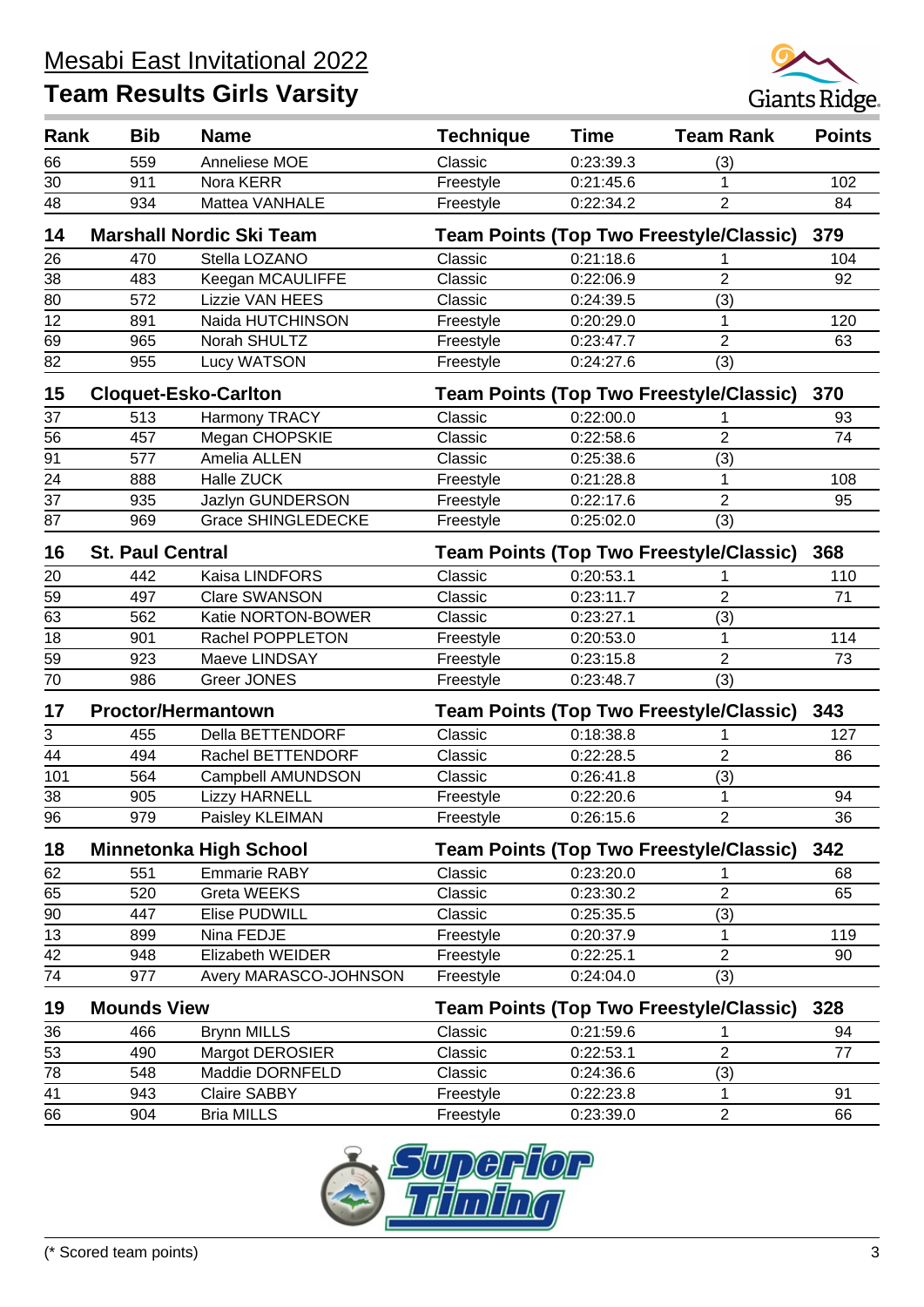

| Rank | <b>Bib</b>               | <b>Name</b>                              | <b>Technique</b> | <b>Time</b> | <b>Team Rank</b>                               | <b>Points</b> |
|------|--------------------------|------------------------------------------|------------------|-------------|------------------------------------------------|---------------|
| 78   | 991                      | Alana SCHMITZER                          | Freestyle        | 0:24:12.9   | (3)                                            |               |
| 20   |                          | Winona HS Nordic Ski Team                |                  |             | <b>Team Points (Top Two Freestyle/Classic)</b> | 327           |
| 24   | 473                      | Anna GILMER                              | Classic          | 0:21:07.5   |                                                | 106           |
| 32   | 524                      | Ava PIKE                                 | Classic          | 0:21:35.7   | $\overline{2}$                                 | 98            |
| 67   | 560                      | Miranda LINDAMAN                         | Classic          | 0:23:43.4   | (3)                                            |               |
| 62   | 924                      | Ruby KIESEL                              | Freestyle        | 0:23:19.8   | 1                                              | 70            |
| 79   | 966                      | Mollie PING                              | Freestyle        | 0:24:13.1   | $\overline{2}$                                 | 53            |
| 88   | 910                      | Makayla FINNEGAN                         | Freestyle        | 0:25:14.5   | (3)                                            |               |
| 21   |                          | <b>Roseville Area High School Nordic</b> |                  |             | <b>Team Points (Top Two Freestyle/Classic)</b> | 326           |
| 58   | 448                      | <b>Ginger ANDERSON</b>                   | Classic          | 0:23:09.6   |                                                | 72            |
| 69   | 484                      | Samantha MERMELSTEIN                     | Classic          | 0:23:52.1   | $\overline{2}$                                 | 61            |
| 113  | 538                      | Dinkenesh COLTVET                        | Classic          | 0:27:48.2   | (3)                                            |               |
| 31   | 898                      | <b>Briar ANDERJOHN</b>                   | Freestyle        | 0:21:45.9   | 1                                              | 101           |
| 40   | 918                      | <b>Francesca GEFFRE</b>                  | Freestyle        | 0:22:21.1   | 2                                              | 92            |
| 22   |                          | <b>Mahtomedi High School</b>             |                  |             | <b>Team Points (Top Two Freestyle/Classic)</b> | 322           |
| 45   | 478                      | Maya TARNOWSKI                           | Classic          | 0:22:28.8   |                                                | 85            |
| 109  | 508                      | <b>Greta LINER</b>                       | Classic          | 0:27:16.3   | $\overline{2}$                                 | 21            |
| 16   | 913                      | Makayla FISCHER                          | Freestyle        | 0:20:41.6   | 1                                              | 116           |
| 32   | 940                      | Abigail BROWN                            | Freestyle        | 0:21:47.5   | 2                                              | 100           |
| 52   | 1002                     | Sarah BRINGS                             | Freestyle        | 0:22:56.2   | (3)                                            |               |
| 23   |                          | <b>Maple Grove Senior High</b>           |                  |             | <b>Team Points (Top Two Freestyle/Classic)</b> | 317           |
| 13   | 449                      | <b>Lindsey YOUNG</b>                     | Classic          | 0:20:13.7   |                                                | 117           |
| 94   | 518                      | Livia ISAACS                             | Classic          | 0:26:13.1   | $\overline{2}$                                 | 36            |
| 95   | 542                      | Caroline RINGSMUTH                       | Classic          | 0:26:17.6   | (3)                                            |               |
| 36   | 876                      | Savannah KRULL                           | Freestyle        | 0:22:06.1   | 1                                              | 96            |
| 64   | 938                      | Sierra KRULL                             | Freestyle        | 0:23:34.0   | $\overline{2}$                                 | 68            |
| 106  | 967                      | <b>Hadley SARKALA</b>                    | Freestyle        | 0:28:05.3   | (3)                                            |               |
| 24   | <b>TH/CC</b>             |                                          |                  |             | <b>Team Points (Top Two Freestyle/Classic)</b> | 309           |
| 74   | 500                      | Martine REDSHAW                          | Classic          | 0:24:23.6   | $\mathbf{1}$                                   | 56            |
| 81   | 571                      | Cece CHMELIK                             | Classic          | 0:24:46.8   | 2                                              | 49            |
| 6    | 894                      | Olya WRIGHT                              | Freestyle        | 0:19:48.1   | 1                                              | 126           |
| 54   | 961                      | Autumn SMITH                             | Freestyle        | 0:23:00.5   | $\overline{2}$                                 | 78            |
| 25   |                          | Alexandria Area High School              |                  |             | <b>Team Points (Top Two Freestyle/Classic)</b> | 306           |
| 64   | 534                      | <b>Bobbi NICHOLS</b>                     | Classic          | 0:23:28.5   | 1                                              | 66            |
| 82   | 485                      | Lauren HUBER                             | Classic          | 0:24:57.1   | $\overline{2}$                                 | 48            |
| 85   | 468                      | <b>Dulce BAKKER</b>                      | Classic          | 0:25:03.1   | (3)                                            |               |
| 27   | 909                      | Jaelyn MILLER                            | Freestyle        | 0:21:35.5   | $\mathbf 1$                                    | 105           |
| 45   | 985                      | Kasey SODERHOLM                          | Freestyle        | 0:22:28.8   | $\overline{2}$                                 | 87            |
| 68   | 949                      | Amanda BERGERSON                         | Freestyle        | 0:23:45.6   | (3)                                            |               |
| 26   | <b>Orono High School</b> |                                          |                  |             | <b>Team Points (Top Two Freestyle/Classic)</b> | 286           |
| 22   | 452                      | Erica KAZIN                              | Classic          | 0:21:05.5   | 1                                              | 108           |
| 97   | 495                      | <b>Claire ERB</b>                        | Classic          | 0:26:25.6   | $\overline{2}$                                 | 33            |
| 125  | 536                      | Rachel PUSCH                             | Classic          | 0:31:43.1   | (3)                                            |               |

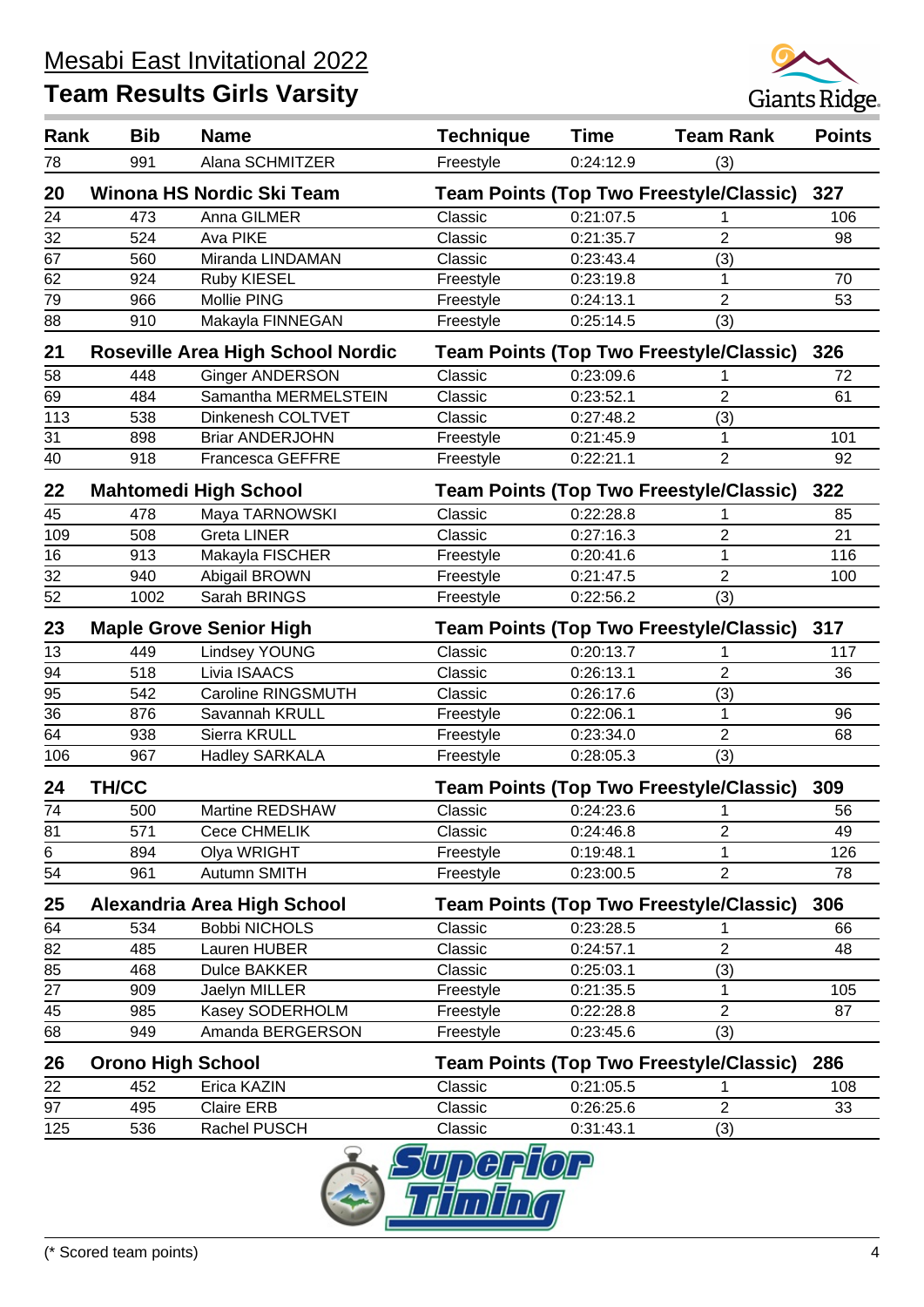

| Rank            | <b>Bib</b> | <b>Name</b>                              | <b>Technique</b> | <b>Time</b> | <b>Team Rank</b>                               | <b>Points</b> |
|-----------------|------------|------------------------------------------|------------------|-------------|------------------------------------------------|---------------|
| 35              | 897        | Sindri BONNER                            | Freestyle        | 0:22:04.5   |                                                | 97            |
| 84              | 926        | Caroline JOHNSON                         | Freestyle        | 0:24:41.3   | $\overline{2}$                                 | 48            |
| 116             | 988        | <b>Audrey JAMES</b>                      | Freestyle        | 0:31:31.7   | (3)                                            |               |
| 27              |            | <b>Sartell/Cathedral Nordic</b>          |                  |             | Team Points (Top Two Freestyle/Classic)        | 276           |
| 57              | 440        | <b>Violet STEIL</b>                      | Classic          | 0:22:59.8   |                                                | 73            |
| 61              | 549        | Madalyn DOCKENDORF                       | Classic          | 0:23:12.5   | 2                                              | 69            |
| 70              | 515        | Addie MONDLOCH                           | Classic          | 0:23:52.9   | (3)                                            |               |
| 49              | 890        | Emma JAMISON                             | Freestyle        | 0:22:35.0   | 1                                              | 83            |
| 81              | 947        | <b>Lilly JAMISON</b>                     | Freestyle        | 0:24:20.9   | $\overline{2}$                                 | 51            |
| 86              | 980        | Lydia KNIGHT                             | Freestyle        | 0:24:53.3   | (3)                                            |               |
| 28              |            | Mesabi East Area Nordic Ski Team         |                  |             | <b>Team Points (Top Two Freestyle/Classic)</b> | 272           |
| 48              | 555        | Mia STARK                                | Classic          | 0:22:34.9   | 1                                              | 82            |
| 89              | 456        | Lindsay BARIBEAU                         | Classic          | 0:25:30.5   | 2                                              | 41            |
| 23              | 874        | Aubree SKELTON                           | Freestyle        | 0:21:24.1   | 1                                              | 109           |
| 92              | 993        | Wrenna GALLOWAY                          | Freestyle        | 0:25:46.1   | $\overline{2}$                                 | 40            |
| 28              |            | <b>Moorhead High School</b>              |                  |             | Team Points (Top Two Freestyle/Classic) 272    |               |
| 43              | 438        | Abbie ISHAUG                             | Classic          | 0:22:26.0   |                                                | 87            |
| 52              | 568        | Ava NELSON                               | Classic          | 0:22:48.4   | $\overline{2}$                                 | 78            |
| 83              | 517        | Siri OVERTURF                            | Classic          | 0:24:59.2   | (3)                                            |               |
| 77              | 895        | <b>Kennedy OLSON</b>                     | Freestyle        | 0:24:12.0   | 1                                              | 55            |
| 80              | 939        | Jamie RASKE                              | Freestyle        | 0:24:15.1   | $\overline{2}$                                 | 52            |
| 89              | 981        | <b>Julia SMITHMEYER</b>                  | Freestyle        | 0:25:14.8   | (3)                                            |               |
|                 |            |                                          |                  |             |                                                |               |
| 30              |            | <b>Andover High School</b>               |                  |             | <b>Team Points (Top Two Freestyle/Classic)</b> | 253           |
| 68<br>110       | 458<br>493 | Julia BABINEAU<br><b>Grace HELLEGERS</b> | Classic          | 0:23:51.3   | 1<br>$\overline{2}$                            | 62<br>20      |
|                 | 912        |                                          | Classic          | 0:27:25.5   |                                                | 104           |
| 28              |            | Olivia KRAFTY                            | Freestyle        | 0:21:36.0   | 1                                              |               |
| 65              | 952        | Anne JENDRO                              | Freestyle        | 0:23:37.1   | $\overline{2}$                                 | 67            |
| 31              |            | <b>Little Falls High School</b>          |                  |             | <b>Team Points (Top Two Freestyle/Classic)</b> | 245           |
| 49              | 443        | <b>Beth AHLIN</b>                        | Classic          | 0:22:35.1   | 1                                              | 81            |
| 114             | 557        | Claire ZUPKO                             | Classic          | 0:27:49.8   | $\overline{2}$                                 | 16            |
| 116             | 510        | <b>Isabelle SEGLER</b>                   | Classic          | 0:28:11.4   | (3)                                            |               |
| 43              | 882        | Aliza KRESHA                             | Freestyle        | 0:22:25.3   | 1                                              | 89            |
| 73              | 960        | Sarah WOLBECK                            | Freestyle        | 0:24:03.7   | $\overline{2}$                                 | 59            |
| 76              | 971        | Ainsley KRESHA                           | Freestyle        | 0:24:07.0   | (3)                                            |               |
| 32              |            | <b>Math &amp; Science Academy</b>        |                  |             | <b>Team Points (Top Two Freestyle/Classic)</b> | 244           |
|                 | 492        | <b>Greta HANSEN</b>                      | Classic          | 0:18:14.7   |                                                | 129           |
| 55              | 460        | Aria PENG                                | Classic          | 0:22:58.5   | $\overline{2}$                                 | 75            |
| $\overline{71}$ | 573        | Karen NAKAMURA                           | Classic          | 0:23:55.2   | (3)                                            |               |
| 102             | 884        | Helena YIANGOU                           | Freestyle        | 0:27:15.2   | 1                                              | 30            |
| 122             | 1007       | Pari KAFLE                               | Freestyle        | 0:34:10.3   | $\overline{2}$                                 | 10            |
| 129             | 946        | Cathrine LARSON                          | Freestyle        | 0:42:35.6   | (3)                                            |               |
| 33              |            | <b>Spring Lake Park/St Anthony HS</b>    |                  |             | <b>Team Points (Top Two Freestyle/Classic)</b> | 221           |
| 76              | 450        | <b>Kirstin KING</b>                      | Classic          | 0:24:27.1   | 1                                              | 54            |
|                 |            |                                          |                  |             |                                                |               |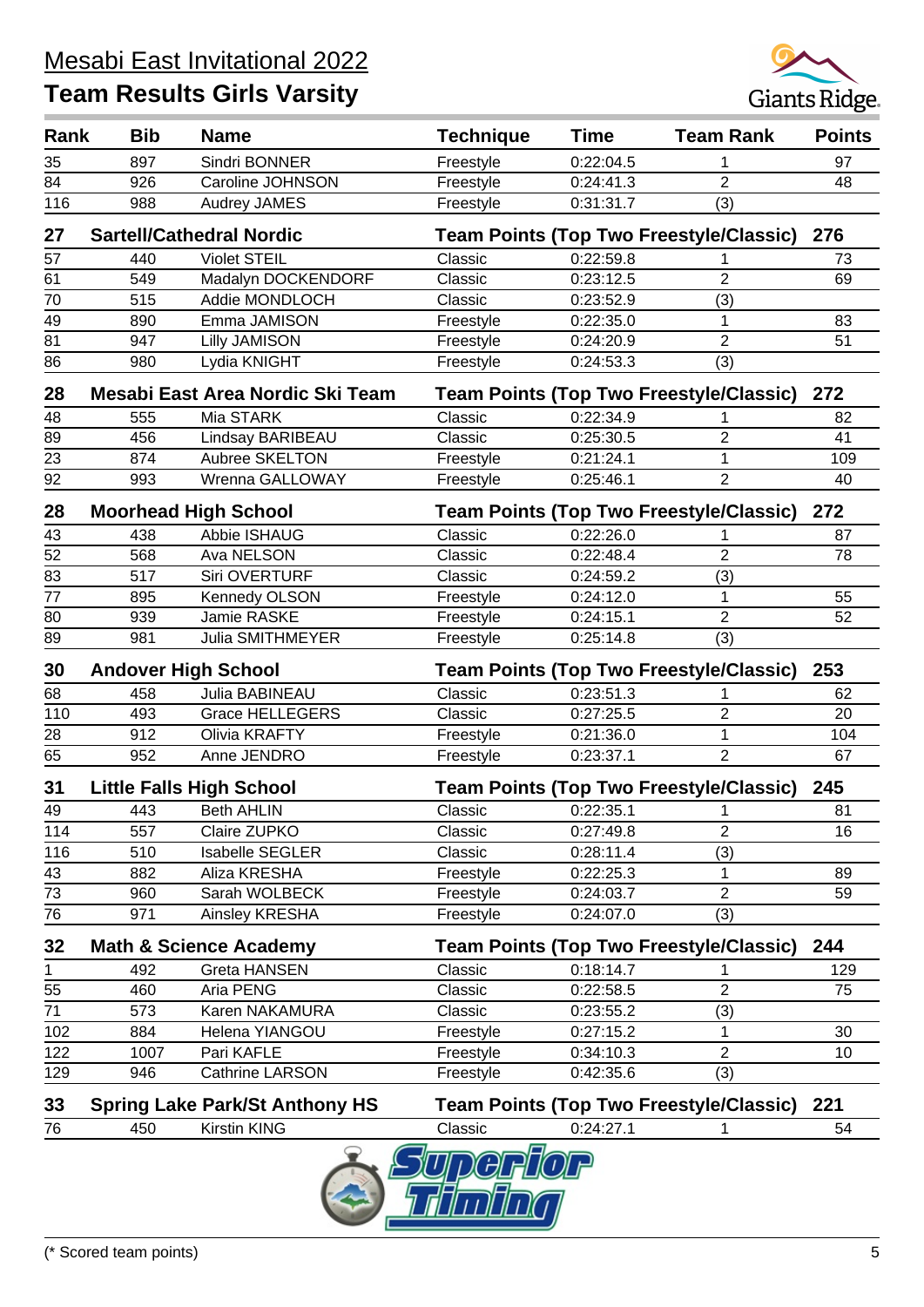

| Rank | <b>Bib</b>                | <b>Name</b>                         | <b>Technique</b>                               | <b>Time</b> | <b>Team Rank</b>                               | <b>Points</b> |
|------|---------------------------|-------------------------------------|------------------------------------------------|-------------|------------------------------------------------|---------------|
| 77   | 504                       | Lauren SWANSON                      | Classic                                        | 0:24:35.0   | 2                                              | 53            |
| 67   | 982                       | <b>Tatum LEIBKE</b>                 | Freestyle                                      | 0:23:42.8   | 1                                              | 65            |
| 83   | 873                       | Samantha SOLBOE                     | Freestyle                                      | 0:24:34.2   | $\overline{2}$                                 | 49            |
| 123  | 951                       | <b>Elenor FERRIS</b>                | Freestyle                                      | 0:35:39.6   | (3)                                            |               |
| 34   | <b>Lakeville Nordic</b>   |                                     |                                                |             | <b>Team Points (Top Two Freestyle/Classic)</b> | 206           |
| 87   | 439                       | <b>Ellyn ENGELS</b>                 | Classic                                        | 0:25:05.9   |                                                | 43            |
| 108  | 556                       | Gianna DEMO                         | Classic                                        | 0:27:11.1   | $\overline{2}$                                 | 22            |
| 112  | 512                       | Kate KOCHER                         | Classic                                        | 0:27:38.6   | (3)                                            |               |
| 14   | 887                       | <b>Grete ENGELS</b>                 | Freestyle                                      | 0:20:38.2   | 1                                              | 118           |
| 109  | 1000                      | <b>Grace EDDY</b>                   | Freestyle                                      | 0:29:02.0   | $\overline{2}$                                 | 23            |
| 110  | 929                       | Maggie FLKICEK                      | Freestyle                                      | 0:29:05.1   | (3)                                            |               |
| 35   |                           | <b>Detroit Lakes High School</b>    |                                                |             | <b>Team Points (Top Two Freestyle/Classic)</b> | 200           |
| 60   | 462                       | Kira WOLF                           | Classic                                        | 0:23:11.8   | 1                                              | 70            |
| 98   | 514                       | Madi GERDES                         | Classic                                        | 0:26:28.0   | 2                                              | 32            |
| 75   | 896                       | Anna ASKELSON                       | Freestyle                                      | 0:24:05.7   | 1                                              | 57            |
| 91   | 915                       | Lexi GERDES                         | Freestyle                                      | 0:25:30.9   | $\overline{2}$                                 | 41            |
| 108  | 989                       | Maddie BLAHUT                       | Freestyle                                      | 0:28:53.5   | (3)                                            |               |
| 36   | <b>Duluth Denfeld</b>     |                                     | <b>Team Points (Top Two Freestyle/Classic)</b> | 182         |                                                |               |
| 42   | 441                       | <b>Grace MCCROMICK</b>              | Classic                                        | 0:22:24.2   | 1                                              | 88            |
| 105  | 541                       | <b>Lily ANDERSON</b>                | Classic                                        | 0:26:54.8   | 2                                              | 25            |
| 90   | 881                       | Ella BACKSTROM                      | Freestyle                                      | 0:25:28.1   | 1                                              | 42            |
| 105  | 944                       | <b>Claire KLOSTER</b>               | Freestyle                                      | 0:28:01.1   | $\overline{2}$                                 | 27            |
| 120  | 987                       | Rachel BERGH                        | Freestyle                                      | 0:33:16.9   | (3)                                            |               |
| 37   |                           | <b>Fergus Falls High School</b>     |                                                |             | <b>Team Points (Top Two Freestyle/Classic)</b> | 156           |
| 99   | 507                       | Ahlea MOUSER                        | Classic                                        | 0:26:32.4   |                                                | 31            |
| 100  | 550                       | <b>Alexis WELLMAN</b>               | Classic                                        | 0:26:36.9   | $\overline{2}$                                 | 30            |
| 115  | 471                       | Hannah SCHARNBERG                   | Classic                                        | 0:27:58.1   | (3)                                            |               |
| 72   | 879                       | Sarah GROTBERG                      | Freestyle                                      | 0:23:56.5   | 1                                              | 60            |
| 97   | 983                       | Anna ERICKSON                       | Freestyle                                      | 0:26:40.3   | 2                                              | 35            |
| 104  | $\overline{950}$          | Naomi DUMMER                        | Freestyle                                      | 0:27:30.3   | $\overline{(3)}$                               |               |
| 38   |                           | <b>White Bear Lake Area Schools</b> |                                                |             | <b>Team Points (Top Two Freestyle/Classic)</b> | 151           |
| 88   | 454                       | Madie BYSTROM                       | Classic                                        | 0:25:06.2   | 1                                              | 42            |
| 92   | 522                       | <b>Irene BAKKE</b>                  | Classic                                        | 0:25:50.1   | $\overline{2}$                                 | 38            |
| 93   | 885                       | Megan RYAN                          | Freestyle                                      | 0:25:52.1   | 1                                              | 39            |
| 100  | 922                       | Gianna MCLEOD                       | Freestyle                                      | 0:27:01.7   | $\overline{2}$                                 | 32            |
| 124  | 996                       | Lydia MOORE                         | Freestyle                                      | 0:36:06.3   | (3)                                            |               |
| 39   | <b>Simley High School</b> |                                     |                                                |             | <b>Team Points (Top Two Freestyle/Classic)</b> | 127           |
| 75   | 506                       | Abi LINDQUIST                       | Classic                                        | 0:24:26.6   |                                                | 55            |
| 102  | 527                       | Ellie JOHNSON                       | Classic                                        | 0:26:49.9   | $\overline{c}$                                 | 28            |
| 119  | 532                       | <b>Grace RAAB</b>                   | Classic                                        | 0:29:30.6   | (3)                                            |               |
| 107  | 957                       | Josie JOHNSON                       | Freestyle                                      | 0:28:18.2   | 1                                              | 25            |
| 113  | 990                       | Heidi O'DONNELL                     | Freestyle                                      | 0:30:21.3   | $\overline{2}$                                 | 19            |
| 115  | 931                       | Greta UKESTAD                       | Freestyle                                      | 0:31:08.7   | (3)                                            |               |

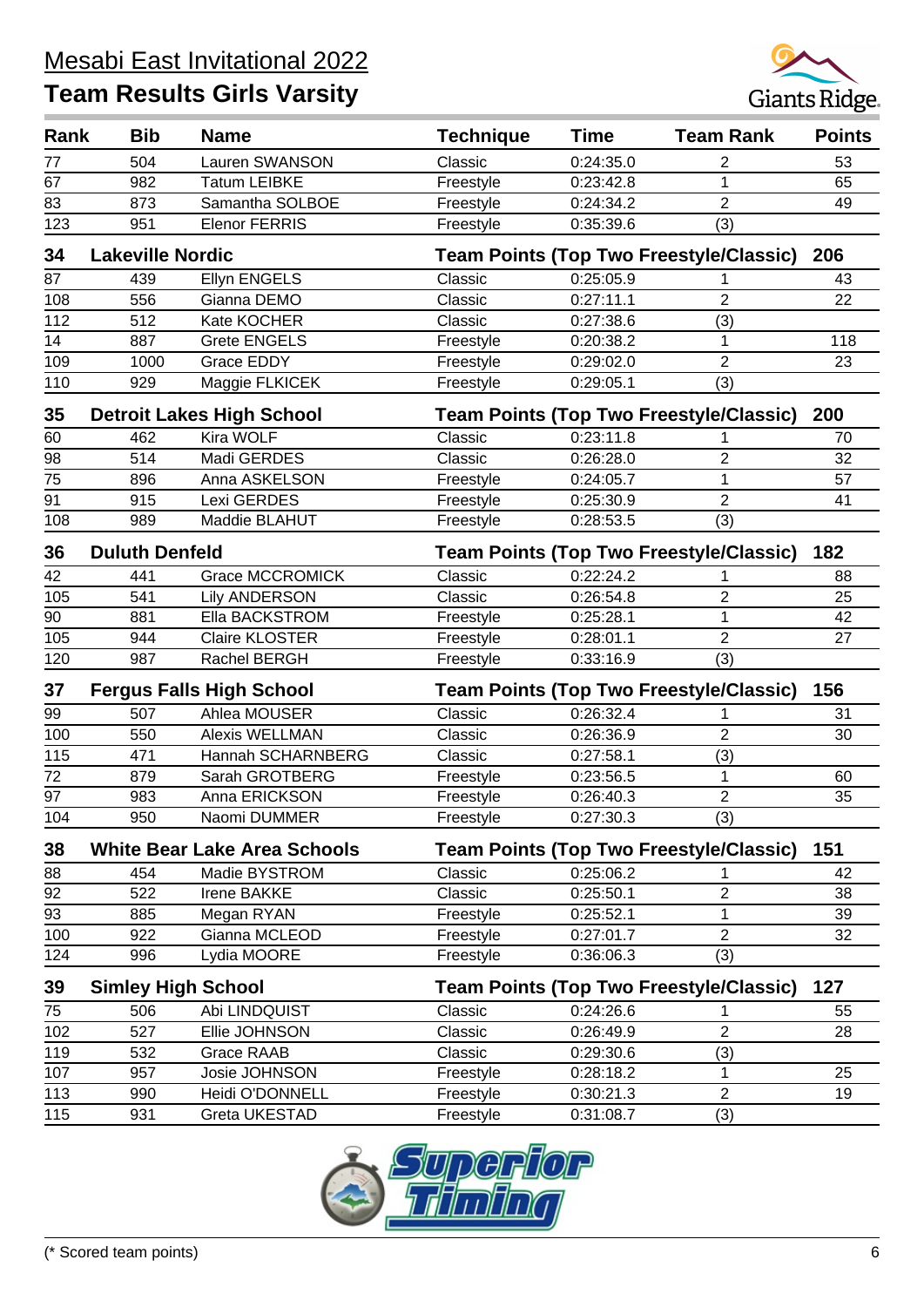

| Rank | <b>Bib</b>                | <b>Name</b>                      | <b>Technique</b>                               | <b>Time</b> | <b>Team Rank</b>                               | <b>Points</b>           |
|------|---------------------------|----------------------------------|------------------------------------------------|-------------|------------------------------------------------|-------------------------|
| 40   |                           | <b>Superiorland Ski Club</b>     |                                                |             | <b>Team Points (Top Two Freestyle/Classic)</b> | 122                     |
| 84   | 445                       | <b>Elodie MALHERBE</b>           | Classic                                        | 0:25:01.1   |                                                | 46                      |
| 71   | 919                       | Elisa MALHERBE                   | Freestyle                                      | 0:23:51.5   | 1                                              | 61                      |
| 117  | 972                       | Rose ELENBAAS                    | Freestyle                                      | 0:31:42.8   | $\overline{2}$                                 | 15                      |
| 41   |                           | <b>Coon Rapids High School</b>   |                                                |             | <b>Team Points (Top Two Freestyle/Classic)</b> | 119                     |
| 23   | 461                       | <b>Lilah GILYARD</b>             | Classic                                        | 0:21:07.5   |                                                | 107                     |
| 118  | 502                       | Elizabeth HOGGARTH               | Classic                                        | 0:29:03.3   | $\overline{2}$                                 | 12                      |
| 120  | 543                       | Ella LAGREE                      | Classic                                        | 0:29:59.1   | (3)                                            |                         |
| 42   | <b>Rogers High School</b> |                                  |                                                |             | <b>Team Points (Top Two Freestyle/Classic)</b> | 103                     |
| 29   | 917                       | Mikaela HETCHLER                 | Freestyle                                      | 0:21:44.4   |                                                | 103                     |
| 43   | <b>Ishpeming Ski Club</b> |                                  |                                                |             | <b>Team Points (Top Two Freestyle/Classic)</b> | 95                      |
| 72   | 544                       | Maija ROURKE                     | Classic                                        | 0:24:08.1   | 1                                              | 58                      |
| 95   | 973                       | <b>Isabelle PRUSI</b>            | Freestyle                                      | 0:26:13.6   | 1                                              | 37                      |
| 44   | <b>Hayward</b>            |                                  |                                                |             | <b>Team Points (Top Two Freestyle/Classic)</b> | 93                      |
| 79   | 501                       | Cassidy JUDY                     | Classic                                        | 0:24:39.4   | 1                                              | 51                      |
| 126  | 575                       | Stephanie GOLDE                  | Classic                                        | 0:32:11.4   | 2                                              | $\overline{\mathbf{4}}$ |
| 94   | 893                       | Kallen CLIFFORD                  | Freestyle                                      | 0:25:53.7   | 1                                              | 38                      |
| 45   |                           | <b>Benilde-St. Margaret's</b>    |                                                |             | <b>Team Points (Top Two Freestyle/Classic)</b> | 79                      |
| 106  | 561                       | Stella ORDAHL                    | Classic                                        | 0:26:55.3   | 1                                              | 24                      |
| 122  | 535                       | Cecilia CRONIN                   | Classic                                        | 0:30:45.4   | 2                                              | 8                       |
| 103  | 1003                      | <b>Lily PETERSON</b>             | Freestyle                                      | 0:27:19.6   | 1                                              | 29                      |
| 114  | 978                       | Aksinya KAMENSHIKOVA             | Freestyle                                      | 0:31:07.0   | $\overline{2}$                                 | 18                      |
| 125  | 975                       | Julia SCHWARTZ                   | Freestyle                                      | 0:37:47.7   | (3)                                            |                         |
| 46   | <b>Tartan High School</b> |                                  | <b>Team Points (Top Two Freestyle/Classic)</b> |             |                                                | 72                      |
| 103  | 467                       | <b>Arlie KAPAUN</b>              | Classic                                        | 0:26:50.5   | 1                                              | 27                      |
| 121  | 487                       | Maggie PAWLENTY                  | Classic                                        | 0:30:09.1   | 2                                              | 9                       |
| 101  | 880                       | Eleora DITTLI                    | Freestyle                                      | 0:27:12.2   | 1                                              | 31                      |
| 127  | 936                       | Olivia MEYER                     | Freestyle                                      | 0:38:49.4   | 2                                              | 5                       |
| 47   |                           | <b>Willmar Public Schools</b>    |                                                |             | <b>Team Points (Top Two Freestyle/Classic)</b> | 69                      |
| 111  | 476                       | Emmie LARSON                     | Classic                                        | 0:27:34.3   | 1                                              | 19                      |
| 127  | 519                       | Jary SANTOS SEGOVIA              | Classic                                        | 0:33:27.6   | 2                                              | 3                       |
| 85   | 902                       | <b>Elizabeth HAUGEN</b>          | Freestyle                                      | 0:24:44.5   | 1                                              | 47                      |
| 48   |                           | <b>TrekNorth High School</b>     |                                                |             | Team Points (Top Two Freestyle/Classic)        | 57                      |
| 107  | 503                       | Iris JENSEN                      | Classic                                        | 0:26:57.5   |                                                | 23                      |
| 123  | 566                       | Pamela MOEN                      | Classic                                        | 0:31:33.9   | $\overline{2}$                                 | $\overline{7}$          |
| 111  | 930                       | Caitlynn WITTNER                 | Freestyle                                      | 0:29:33.7   | 1                                              | 21                      |
| 126  | 976                       | Mags MASCIA                      | Freestyle                                      | 0:38:13.7   | 2                                              | 6                       |
| 130  | 970                       | Nevaeh DAY                       | Freestyle                                      | 0:44:52.3   | (3)                                            |                         |
| 49   |                           | Sauk Rapids-Rice Nordic Ski Team |                                                |             | <b>Team Points (Top Two Freestyle/Classic)</b> | 53                      |
| 96   | 477                       | <b>Addison BUCHANAN</b>          | Classic                                        | 0:26:22.4   | 1                                              | 34                      |